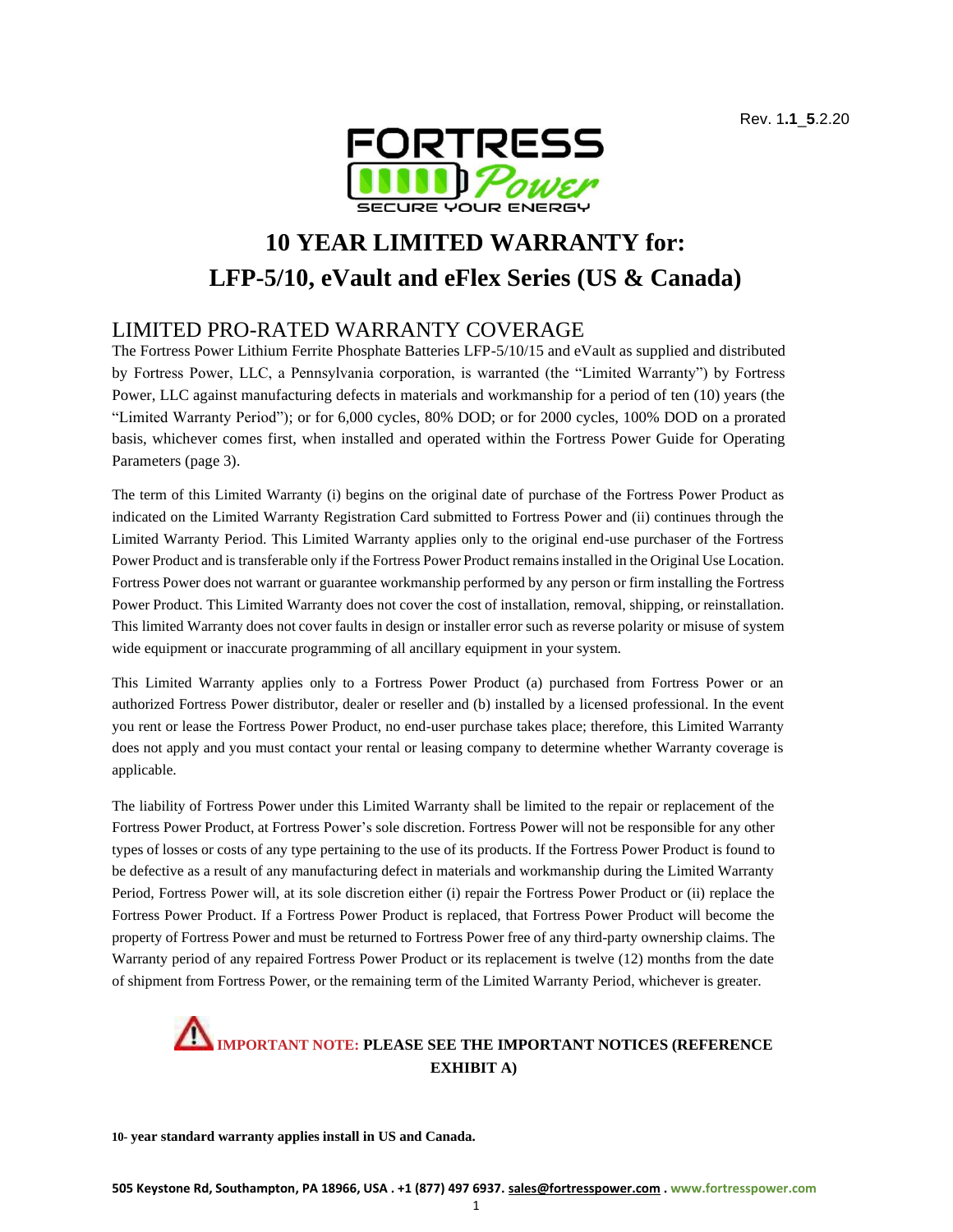#### EXHIBIT A

∕∿ **Important notices**: Circuit Breakers, Disconnects and Fuses should be employed throughout several points of a Power storage and generation installation to effectively isolate and protect all components of the system to safeguard against faults, short circuits, polarity reversals or a failure of any component in the overall system. Fuses, breakers, wire ratings and values should be determined by established standards and evaluated by certified electricians, licensed installers, and regional code authorities. Although each Fortress Power Lithium Battery contains an internal BMS with circuitry that protects the Lithium Ferrite Phosphate cells from overcharge, overdischarge and excessive load amperage, the Fortress Power Lithium Batteries must always be installed with a charge controller and the appropriate settings to protect the Fortress Power from open PV voltage and other high voltage charging sources. The Fortress Power Lithium Battery Management System (BMS) alone will not protect the Fortress Power Lithium batteries from these extreme electrical phenomena. Failure to adhere to installation protocol will void the Warranty.

Only use a Fortress Power approved LFP charger if ancillary charging is required before installation, testing or troubleshooting. Failure to use a Fortress Power approved LFP charger will damage the battery and void the warranty.

**CAUTION: Charging LFP batteries at temperatures below freezing.** Do not attempt to charge the battery below 32 F (0 degrees C). Attempts to charge at subfreezing temperatures can adversely affect SOH and cycle life, and will void the Warranty.

If the battery must be charged below 32 F (0 degrees C), the rate of charge must be at no more than 5% of the battery's rated capacity (C/20).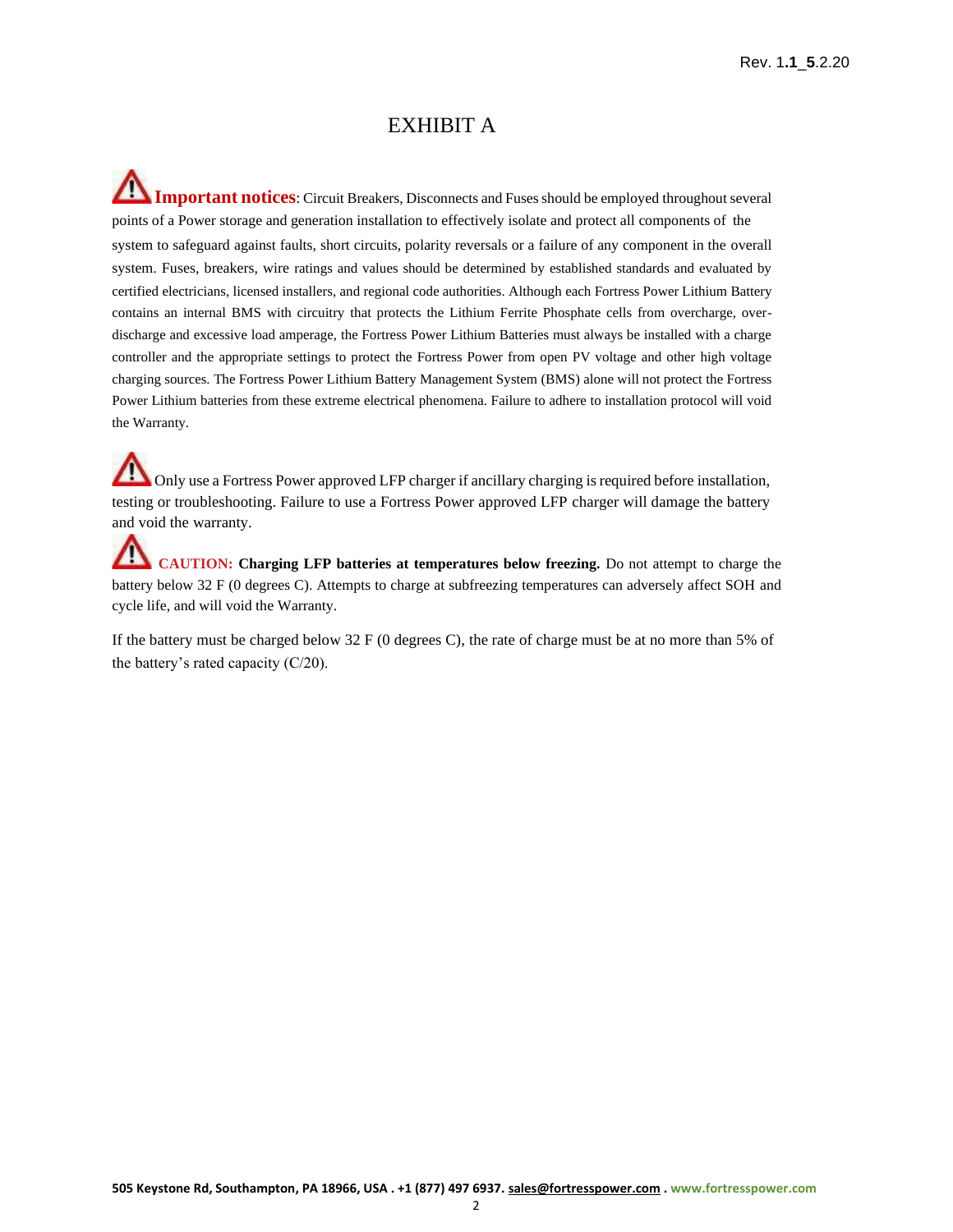### GUIDE FOR OPERATING PARAMETERS

Although Fortress Power Lithium batteries are capable of performing at very high rates and depths of discharge within a very wide temperature range, in order to achieve extended life cycles and to comply with the Warranty, the following guidelines should be followed:

| Schneider/outback/<br><b>SMA/Sol-Ark</b> | 6000 Cycles                                                                                              | 3000 Cycles                                                                                              | 2000 Cycles                                                                                               |  |
|------------------------------------------|----------------------------------------------------------------------------------------------------------|----------------------------------------------------------------------------------------------------------|-----------------------------------------------------------------------------------------------------------|--|
| <b>Equalized Support</b>                 | Off                                                                                                      | Off                                                                                                      | Off                                                                                                       |  |
| Capacity Limit                           | Please refer to the product datasheet                                                                    |                                                                                                          |                                                                                                           |  |
| <b>Equalized Voltage</b>                 | Every 30 days                                                                                            |                                                                                                          |                                                                                                           |  |
| Recharge Voltage                         | 52V                                                                                                      | 51V                                                                                                      | 47                                                                                                        |  |
| <b>Bulk Voltage</b>                      | 54.4V                                                                                                    | 54.6V                                                                                                    | 55.5V                                                                                                     |  |
| <b>Absorb Voltage</b>                    | 54.4V                                                                                                    | 54.6V                                                                                                    | 55.5V                                                                                                     |  |
| Low Battery Cut<br>Out Voltage           | 50.7V                                                                                                    | 48.4V                                                                                                    | 44                                                                                                        |  |
| <b>High Battery Cut</b><br>Out Voltage   | 61V                                                                                                      | 61V                                                                                                      | 61V                                                                                                       |  |
| <b>Float Voltage</b>                     | Turn off, if possible 54.4V                                                                              |                                                                                                          |                                                                                                           |  |
| Max Charge Current                       | eVault: 100A per battery<br>eFlex: 70A per battery<br>LFP-5: 50A per battery<br>LFP-10: 70A per battery  | eVault: 170A per battery<br>eFlex: 70A per battery<br>LFP-5: 50A per battery<br>LFP-10: 80A per battery  | eVault: 170A per battery<br>eFlex: 100A per battery<br>LFP-5: 80A per battery<br>LFP-10: 80A per battery  |  |
| Max Discharge<br>Current                 | eVault: 180A per battery<br>eFlex: 70A per battery<br>LFP-5: 50A per battery<br>LFP-10: 100A per battery | eVault: 180A per battery<br>eFlex: 70A per battery<br>LFP-5: 50A per battery<br>LFP-10: 100A per battery | eVault: 180A per battery<br>eFlex: 100A per battery<br>LFP-5: 80A per battery<br>LFP-10: 100A per battery |  |

#### **Charger/Inverter configuration recommendation for best Performance:**

**The Battery Parameter Setting Guides with various Inverters/Chargers are available to download on www.fortresspower.com/Resource**

Recommended operating parameters of charger/Inverters For 2,000 & 3,000 Cycles: • Operating temperature range:  $32 \text{ F}$  to  $120 \text{ F}$  (0 °C to 49°C)

Recommended operating parameters of charger/Inverters For 6,000 Cycles:

- Operating temperature range: 50 F to 110 F ( $10^{\circ}$ C to 43 $^{\circ}$ C)
- Storage must be equal to or more than twice the rated output of the Inverter

At the End of Cycle Life capacity is Equivalent to 70% Retained Capacity

Do not expose battery to high temperatures. Fortress Power Lithium Batteries should be stored out of direct sunlight under the following temperature conditions.

Storage Temperature (Min./Max.): 41°F/5°C – 95°F/35°C

Relative Humidity (Min./Max.): 5%~75% RH

#### OBTAINING WARRANTY SERVICE

In order to activate this Limited Warranty, the attached Limited Warranty Registration Form must be completed and forwarded to Fortress Power pursuant to the instructions set forth in the Limited Warranty Registration Form. The limited warranty registration form must be authorized and affirmed by Fortress to be effective. Fortress will send confirmation of affirmation within 5 days of receipt of Limited Warranty Registration form. This Limited Warranty applies only to the Fortress Power Product that is (i) registered on the Limited Warranty Registration Form attached to this Limited Warranty and (ii) installed in the Original Use location which shall be described by inserting the address of the Original Use Location in the

**505 Keystone Rd, Southampton, PA 18966, USA . +1 (877) 497 6937[. sales@fortresspower.com](mailto:sales@fortresspower.com) . [www.fortresspower.com](http://www.fortresspower.com/)**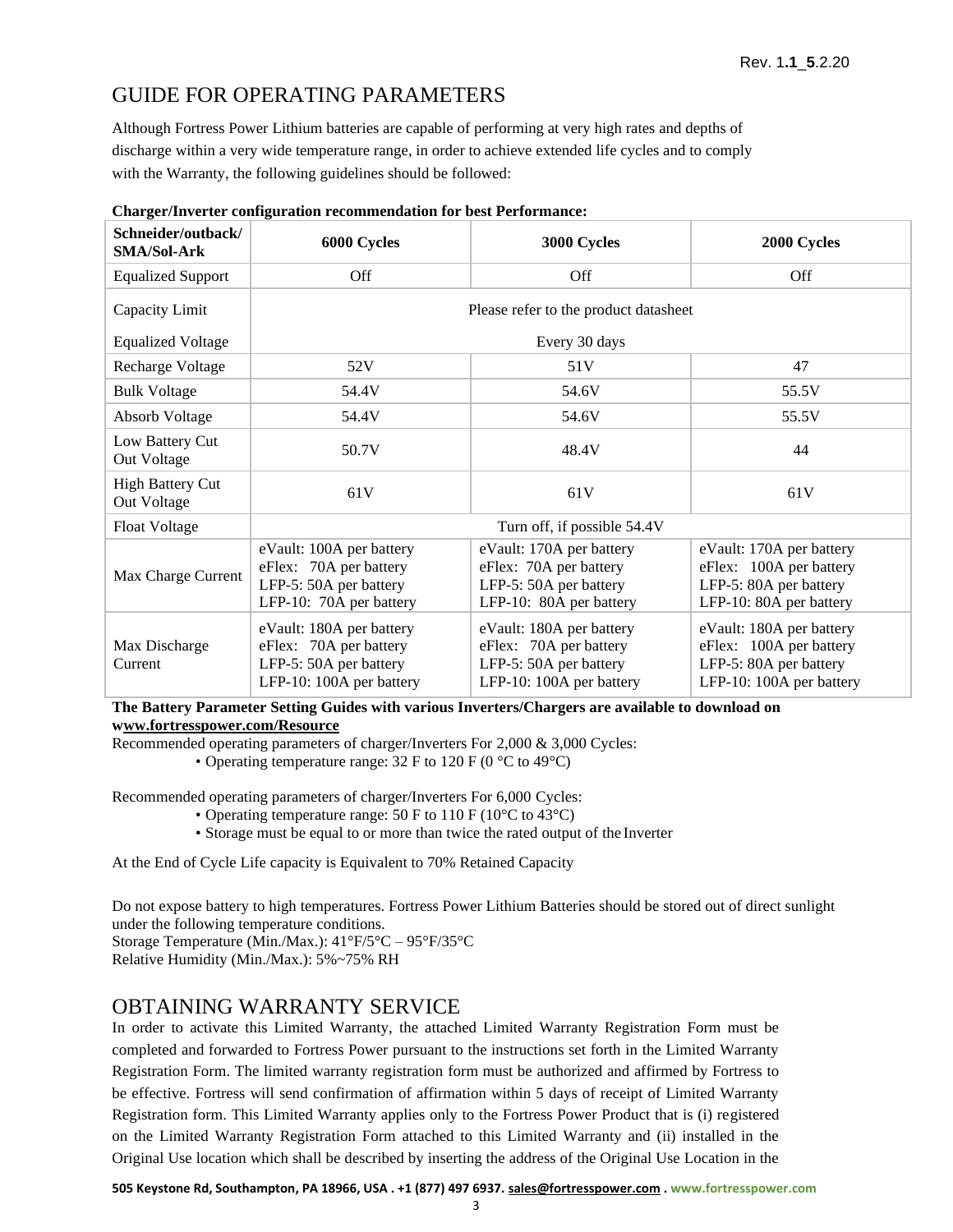space "Address of Installation" provided in the Limited Warranty Registration Form and name of installer/ distributor or supplier.

To request warranty service, your installer/distributor/supplier must contact Fortress Power in writing within the Limited Warranty Period. Either Fortress Power or its authorized representative will attempt to troubleshoot the Fortress Power Product at the Original Use Location in order to determine whether the Fortress Power Product is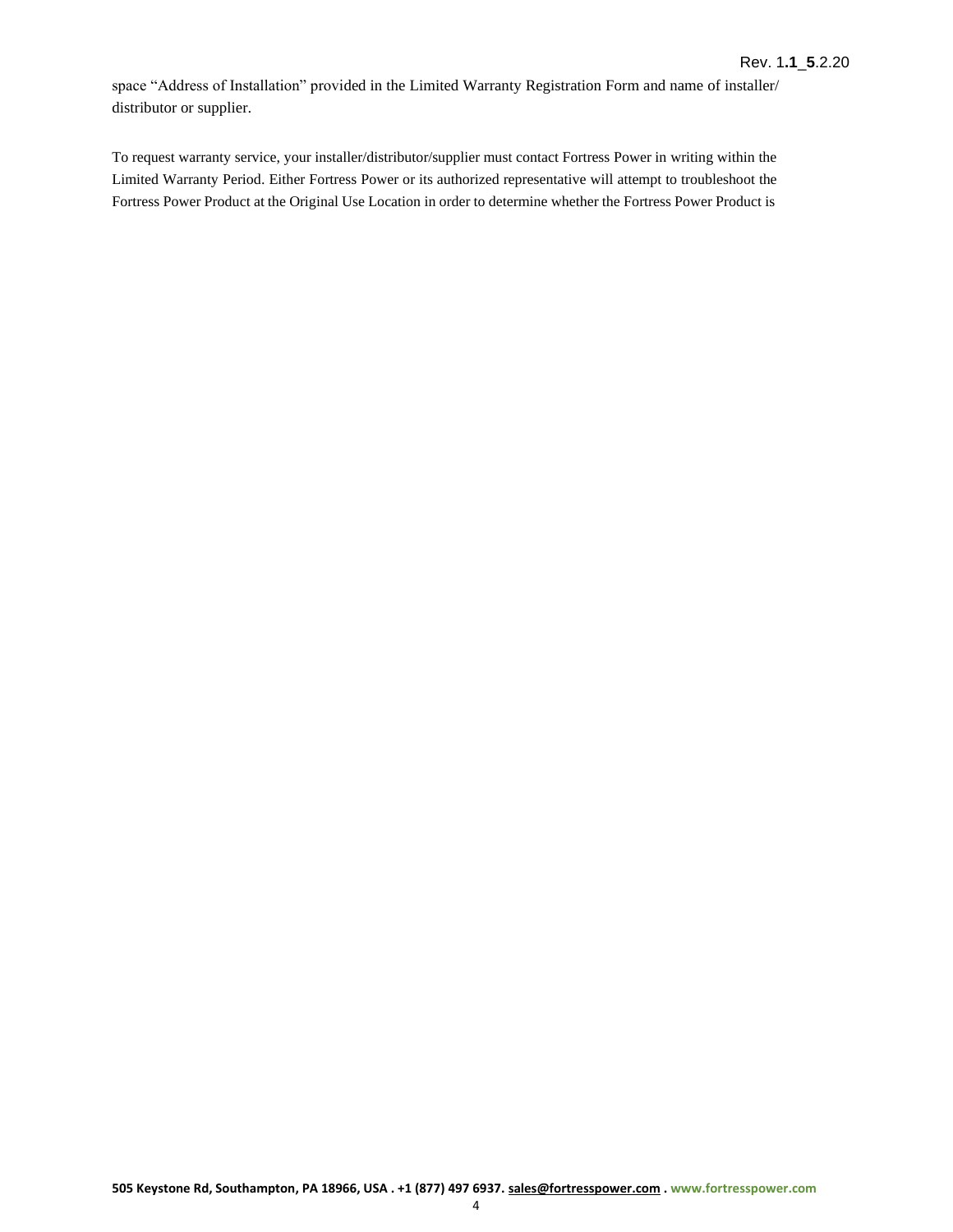defective. If Fortress Power determines that warranty service is required, Fortress Power will issue a Return Material Authorization ("RMA") number. A request by you for an RMA number requires that you provide in writing to Fortress Power all the following information:

- Proof of date and place of purchase in the form of a copy of the purchase invoice for the original Fortress Power Product.
- The Fortress Power Product model number:
- Description of the problem; and
- Shipping address for the repaired or replaced equipment.

After receiving the RMA number, you must pack the Fortress Power Product authorized for return, along with the information described above, in the original Fortress Power Product shipping container or packaging providing equivalent protection with the RMA number marked clearly on the shipping container(s). You must prepay all shipping charges covering shipment to the location designated by Fortress Power, and you must insure the shipment, or accept the risk of loss or damage during shipment. Fortress Power is not responsible for shipping damage caused by an improperly packaged Fortress Power Product, the repairs this damage might require, or the cost of these repairs.

If, upon receipt of the Fortress Power Product, Fortress Power determines the Fortress Power Product is defective and that the defect is covered under the terms of this Limited Warranty, Fortress Power will then and only then ship a replacement Fortress Power Product to you (subject to receipt of pro-rated payment, where applicable), freight prepaid, non-expedited, using a carrier of Fortress Power's choice forshipment.

### **EXCLUSIONS AND LIMITATIONS**

This Limited Warranty does not apply to the Fortress Power LFP-5/10, eVault, eFlex batteries or any Fortress Power Products part (i) if the Fortress Power Product has logged in excess of 6,000 cycles, 80% DOD; or 2,000 cycles, 100% DOD; or a period of 10 years or (ii) if the Fortress Power Product or any Fortress Power Product part has been modified or damaged by the following:

- Installation or Removal
- Alteration or Disassembly
- Normal Wear and Tear
- Accident or Abuse (Being Dropped, etc.)
- Corrosion Inappropriate Environmental Exposure
- Repair or Service Provided by an Unauthorized Repair Facility
- Lightning
- Operation Contrary to Manufacturer Product Instructions
- Fire, Flood, or Acts of God
- Excessive Heat or Cold Conditions
- Water Damage
- Shipping or Transportation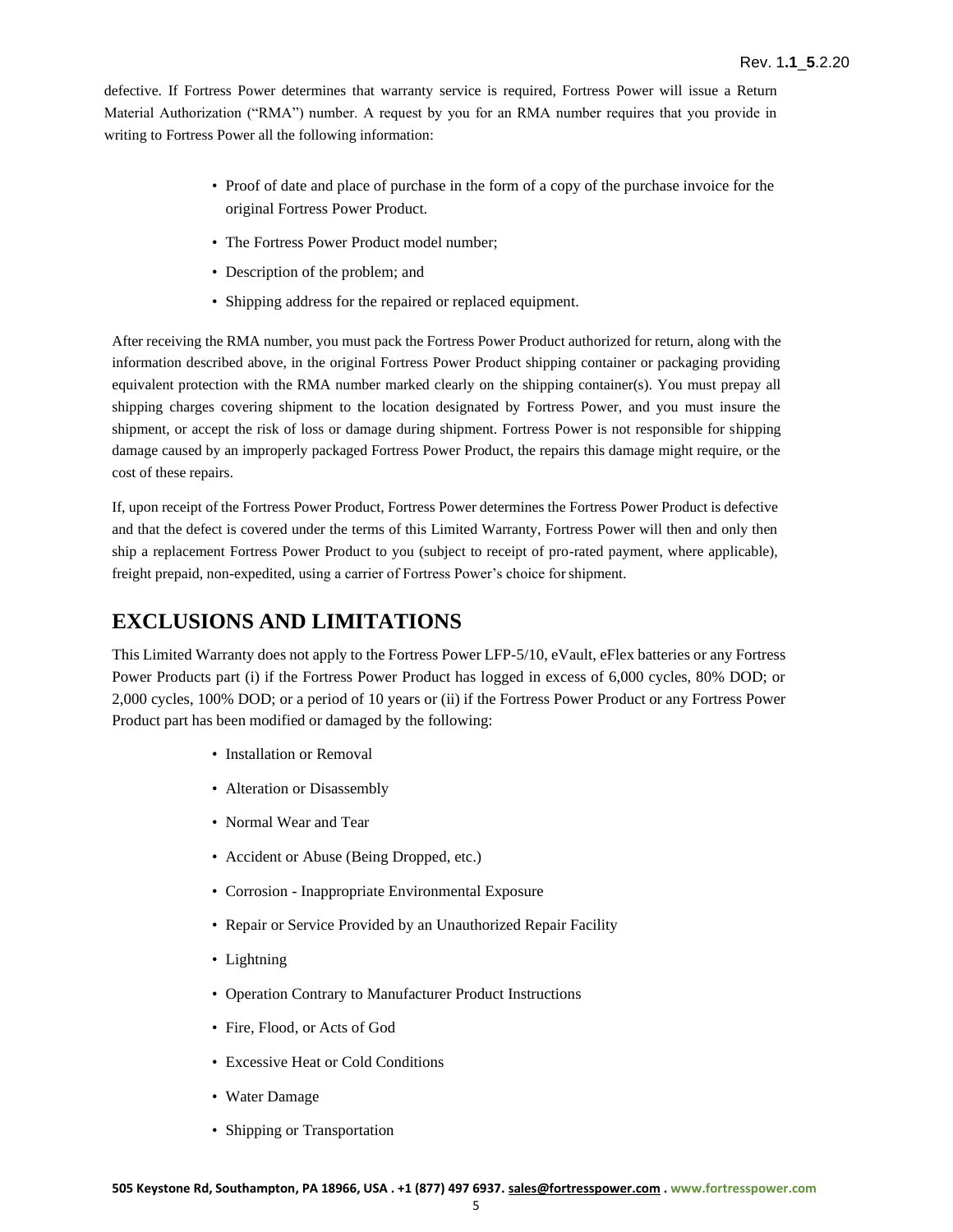- Incidental or Consequential Damage Caused by Other Components of the Power System Including but not Limited to Inverters, Charge Controllers, Breakers, Bypass Switches, Fuses, etc.
- Any Product Whose Serial Number has been Altered, Defaced, or Removed
- continually used and maintained in temperatures below 32°F (0°C) or above 90°F (32°C).
- Operation in a Non-Intended Use, or a Use Which Exceeds the Recommended or Permitted Limits or Loads of the Fortress Power Product.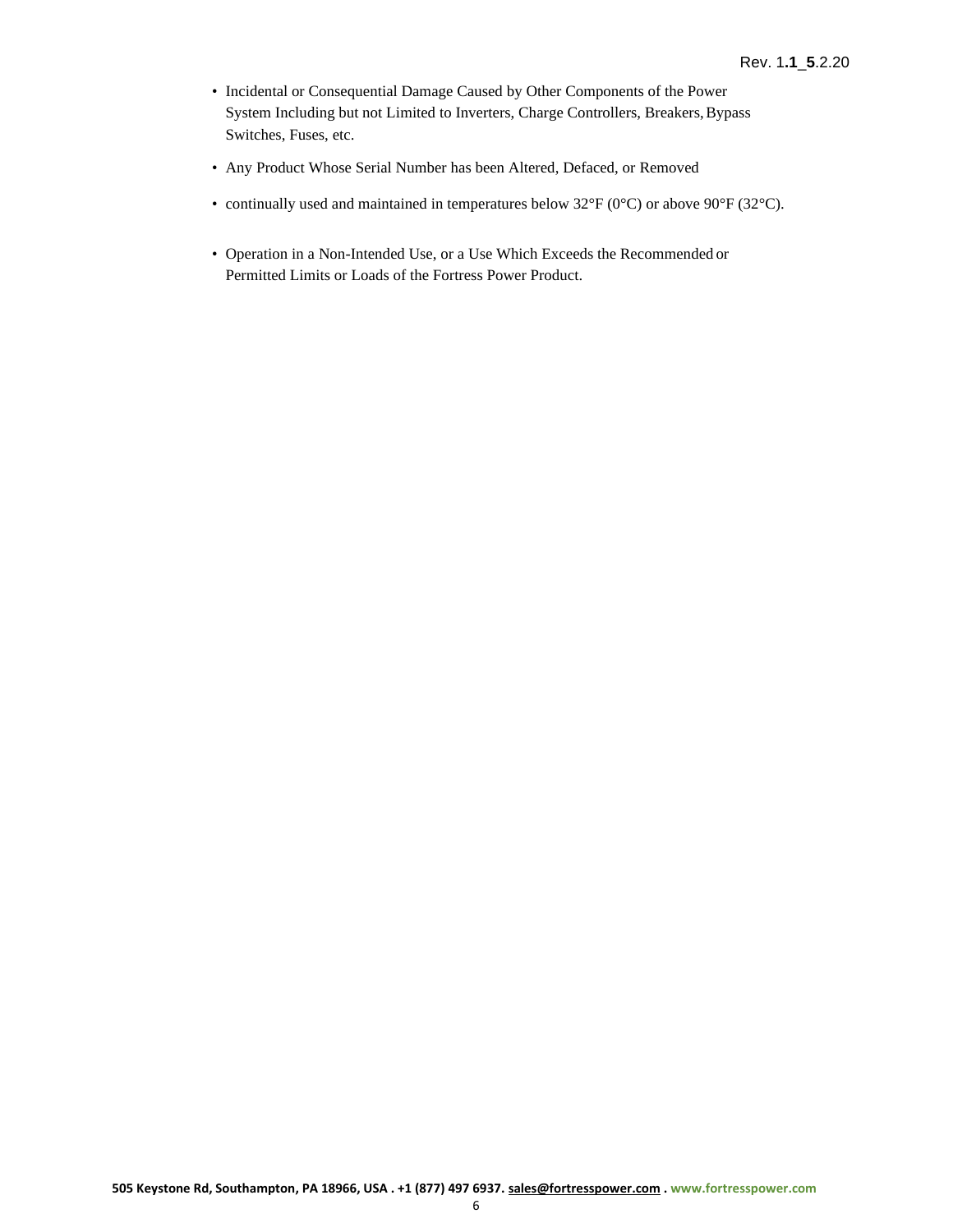THIS LIMITED WARRANTY IS THE EXCLUSIVE WARRANTY APPLICABLE TO THE FORTRESS POWER PRODUCT. FORTRESS POWER EXPRESSLY DISCLAIMS ANY OTHER EXPRESS OR IMPLIED WARRANTIES OF THE FORTRESS POWER PRODUCT, INCLUDING BUT NOT LIMITED TO ANY IMPLIED WARRANTIES OF MERCHANTABILITY OR FITNESS FOR A PARTICULAR PURPOSE. NO WARRANTIES WHETHER EXPRESSED OR IMPLIED, INCLUDING, BUT NOT LIMITED TO, ANY IMPLIED WARRANTIES OF MERCHANTABILITY OR FITNESS FOR A PARTICULAR PURPOSE SHALL APPLY AFTER THE LIMITED WARRANTY PERIOD.

FORTRESS POWER ALSO EXPRESSLY LIMITS ITS LIABILITY IN THE EVENT OF A PRODUCT DEFECT TO REPAIR OR REPLACEMENT IN ACCORDANCE WITH THE TERMS OF THIS LIMITED WARRANTY, AND EXCLUDE ALL LIABILITY FOR INCIDENTIAL OR CONSEQUENTIAL DAMAGES, INCLUDING WITHOUT LIMITATION ANY LIABILITY FOR THE FORTRESS POWER PRODUCT NOT BEING AVAILABLE FOR USE OR LOST REVENUES OR PROFITS, EVEN IF FORTRESS POWER HAS BEEN ADVISED OF THE POTENTIAL FOR SUCH DAMAGES. SOME STATES (OR JURISDICTIONS) MAY NOT ALLOW THE EXCLUSION OR LIMITATION OF CERTAIN WARRANTIES OR DAMAGES, SO SOME OF THE ABOVE EXCLUSIONS MAY NOT APPLY TO YOU.

If there is any inconsistency between this Limited Warranty and any other agreement or statement included with or relating to the Fortress Power Product or services, this Limited Warranty shall govern. If any provision of this Limited Warranty is found invalid or unenforceable, it shall be deemed modified to the minimum extent necessary to make it enforceable and the remainder of this Limited Warranty shall remain valid and enforceable according with its terms.

#### **CONSUMER PROTECTION AND OTHER LAWS MAY APPLY**

Some states do not allow limitations on how long an implied warranty lasts or the exclusion or limitation of incidental or consequential damages, so the above limitations or exclusions may not apply to you. Some states may provide for additional warranty rights and remedies, and the provisions contained in this Limited Warranty are not intended to limit, modify, take away from, disclaim or exclude any mandatory Warranty requirements provided by states, including certain implied Warranties. This Limited Warranty gives you specific legal rights, and you may also have other rights which vary from state to state.

**Your acceptance and use of the Fortress Power Product constitutes acceptance of the terms, conditions, and limitations of this Limited Warranty.** The terms, conditions and limitations of this Limited Warranty will supersede any other agreement or document relating to the subject matter hereof, including, but not limited to, the terms and conditions that are part of a purchase order covering the Fortress Power Product or other document sent to Fortress Power by you relating to the Fortress Power Product.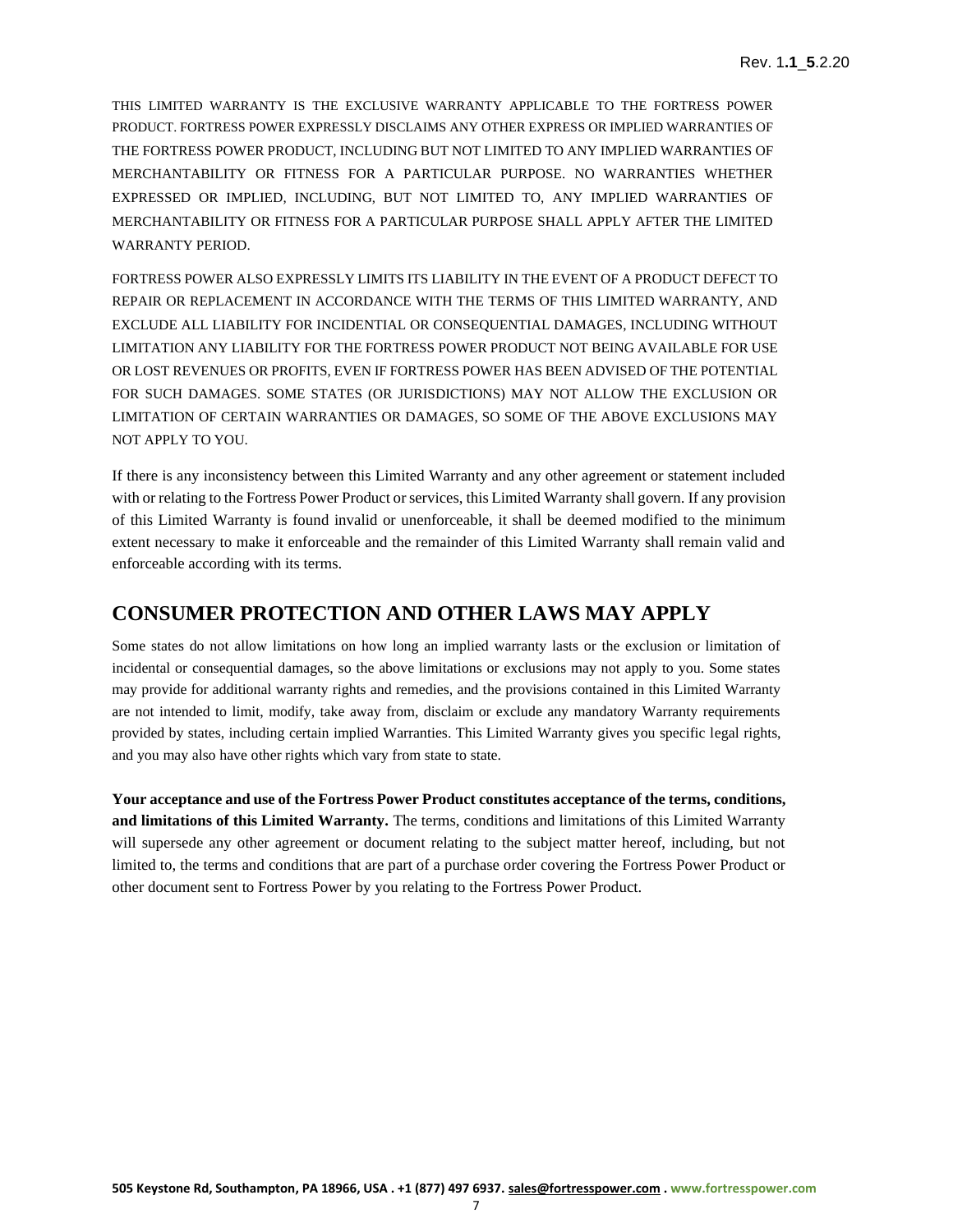#### **CONTACTING Fortress Power**

To obtain Warranty service, please contact us: Fortress Power, LLC 505 Keystone Road, Southampton, Pennsylvania, 18966 877.497.6937 [sales@fortresspower.com](mailto:sales@fortresspower.com) [www.FortressPower.com](http://www.fortresspower.com/)

**Instructions for Warranty registration:**

**You must register your product to validate your 5 Year Limited Warranty. Please fill out the attached form and send to our warranty service manager within 30days of your purchase. Please include a copy of your purchase invoice with registration form.**